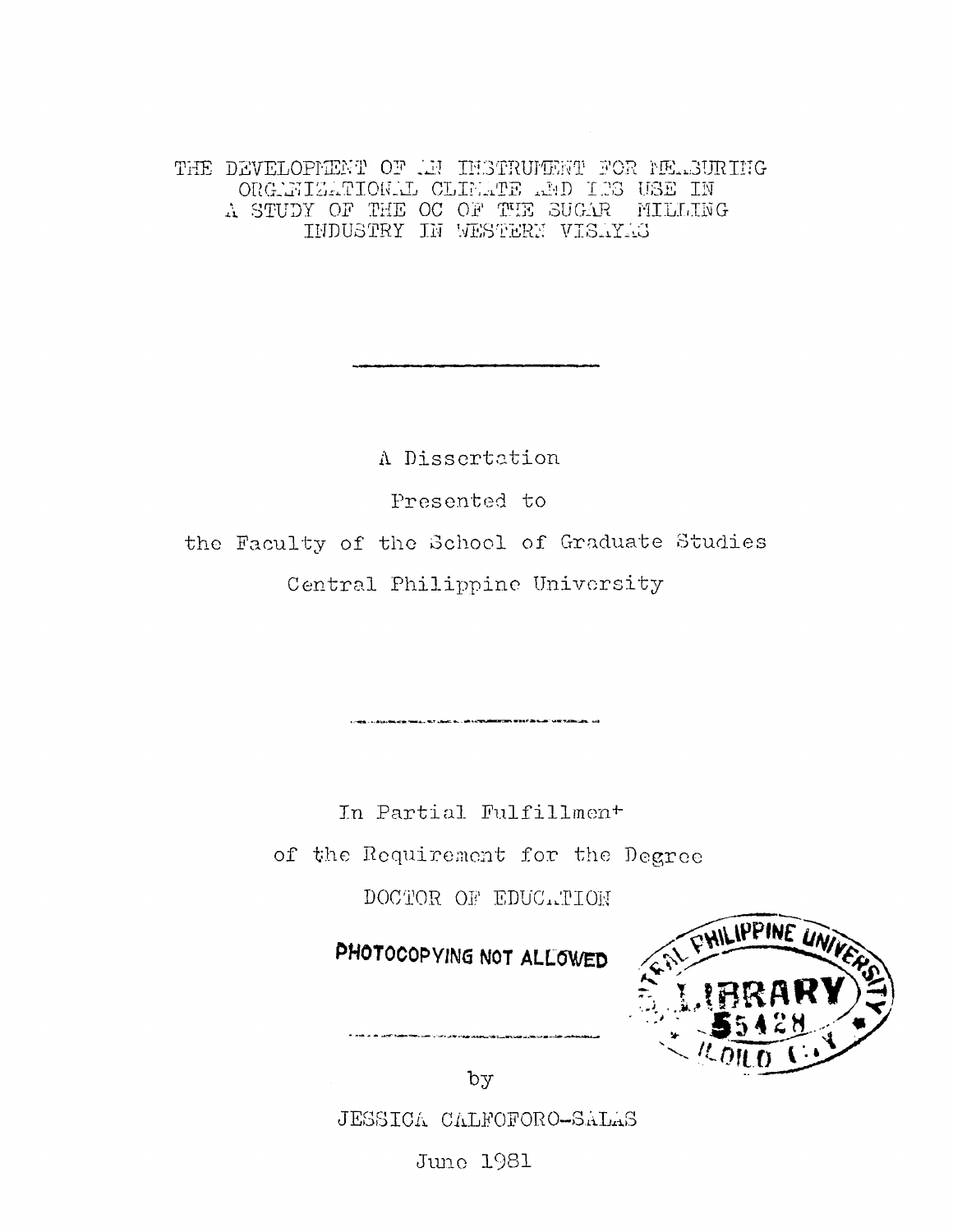## CHAPTER I

## INTRODUCTION

Man-in-the-organization has been the subject of concern, inquiries, and investigations by social science scholars and management practitioners alike. Questions have been raised on how the individual affects or is being affected by organizations. His perception of what is going on inside the organization or his perception of the organizational climate determines, to a certain extent, his well being.

Chester I. Barnard regarded organizations as "social creatures and alive" like individual human beings who are composed of a complex of partial systems. Barnard defines organization as a system which is not just an aggregate of its components but is more than the total of its parts for "there emerge from the system properties which are not 1 inherent in the parts.

Some writers wrote that the effect of organization is pervasive. Peter F. Drucker, for example, wrote:

"In fine, it is the large corporation,

1 Chester I. Barnard, The Functions of the Executive (Cambridge, Mass., : Herrird University Press, 1968) p.79.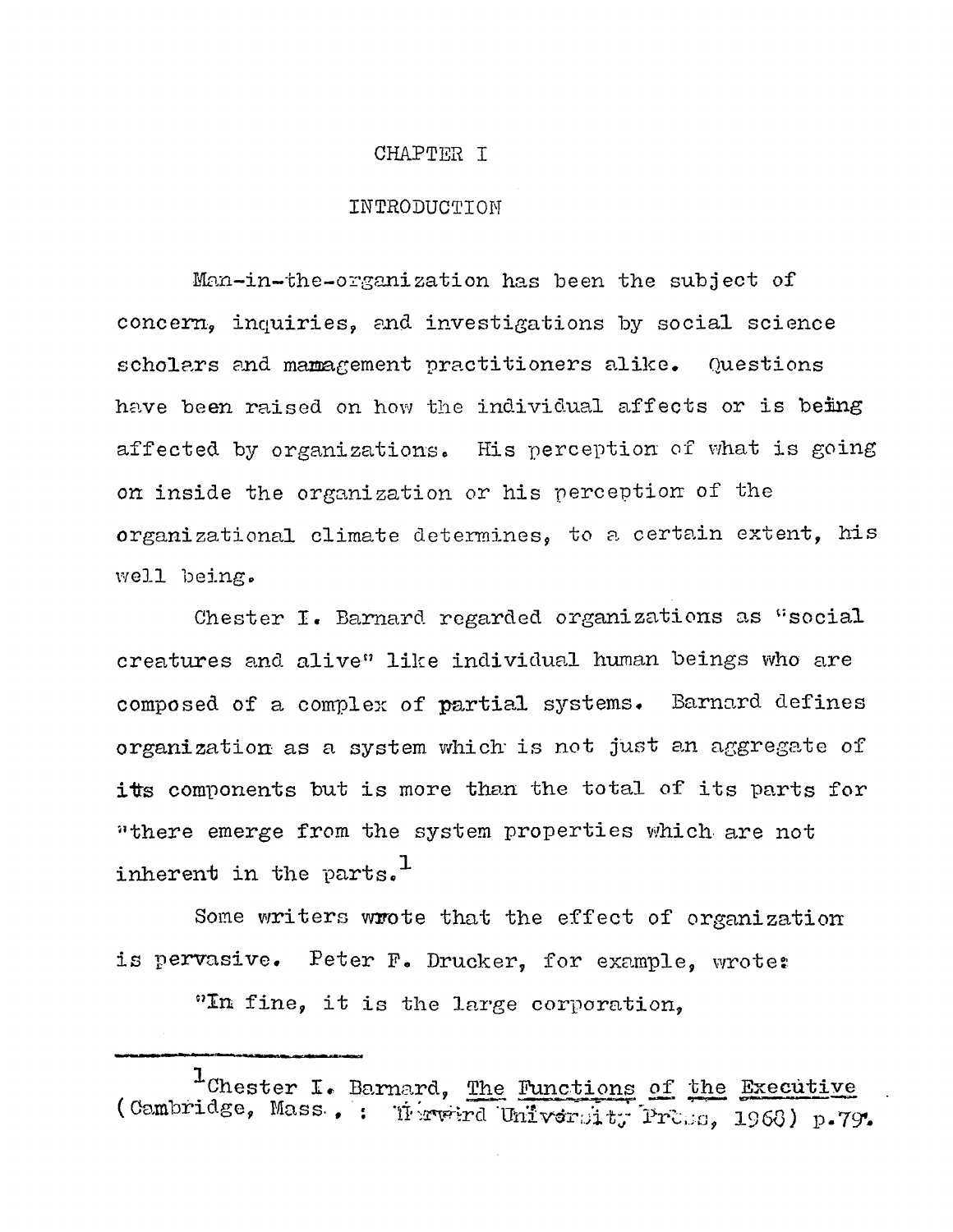the specific form in which big business is organized in free enterprise economy which has emerged as the representative and determining socio-economic institution which sets the pattern and determines the behavior even of the owner of the corner cigar store who never owned a share of stock, or his errand boy who never set foot in a mill. And thus the character of our society is determined and patterned business, the technology of the mass production plant and the degree to which our social beliefs and promises are realized in and by the large corporation."<sup>2</sup>

Another writer has expressed fear of the exploitation of man in the organization. Eric Fromm wrote that organization in the capitalistic society is run by a system with no purpose and goal transcending it.<sup>3</sup> The market theory is said to regulate and distribute resources without an authoritarian dictator. In reality, a force is felt behind a worker accepting a salary which could hardly feed him. There is an overwhelming force which could shut up his mouth and not say something against the "administration" or the "big boss" for fear of reprisal. There is also a force which makes young persons buy "useless" or even

<sup>2</sup>Peter F. Drucker, Concept of the Corporation (New York: The John Day College, 1946), pp.  $8 - 9$ .

<sup>3</sup>Eric Fromm, The Sane Society (Gréenwich, Conn.:<br>Fawcett Publications Inc., 1955), p. 82.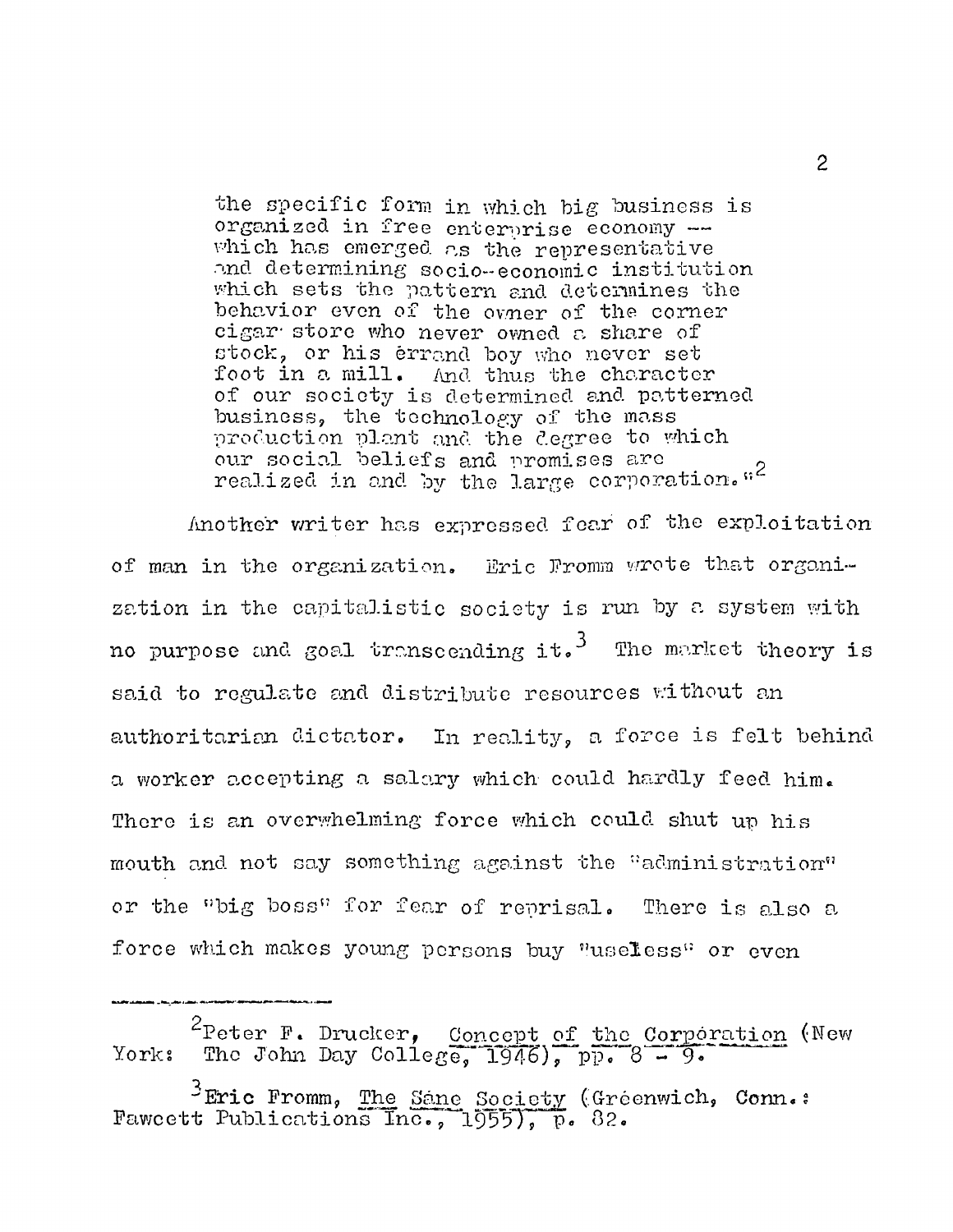dangerous commodities, drugs, or foods. There is a force which makes a businessman move in frenzied activity without having time for real personal relationships. There is a force which makes the poor farmer or the small-time seller sell his wares at low prices even though he knows that the low price he is accepting will erode his small capital.

People talk about free enterprise where there is no authoritarian dictator whom they can see and put the blame on. But a question is asked: where is the source of that force which dictates man's every move and his way of life and his thinking?

Eric Fromm, a psychoanalyst,  $^4$  wrote that there is a system capable of recharging, reinvigorating and maintaining itself. He said that this is the circular cycle of "profit feeding on capital, and capital feeding on profit." Profit becomes the end of the system. Everything else is means, including man. Even that man who owns the capital becomes the slave of his creation.

 $4$ I bid.

ر<br>الرابط المطار بطول الطور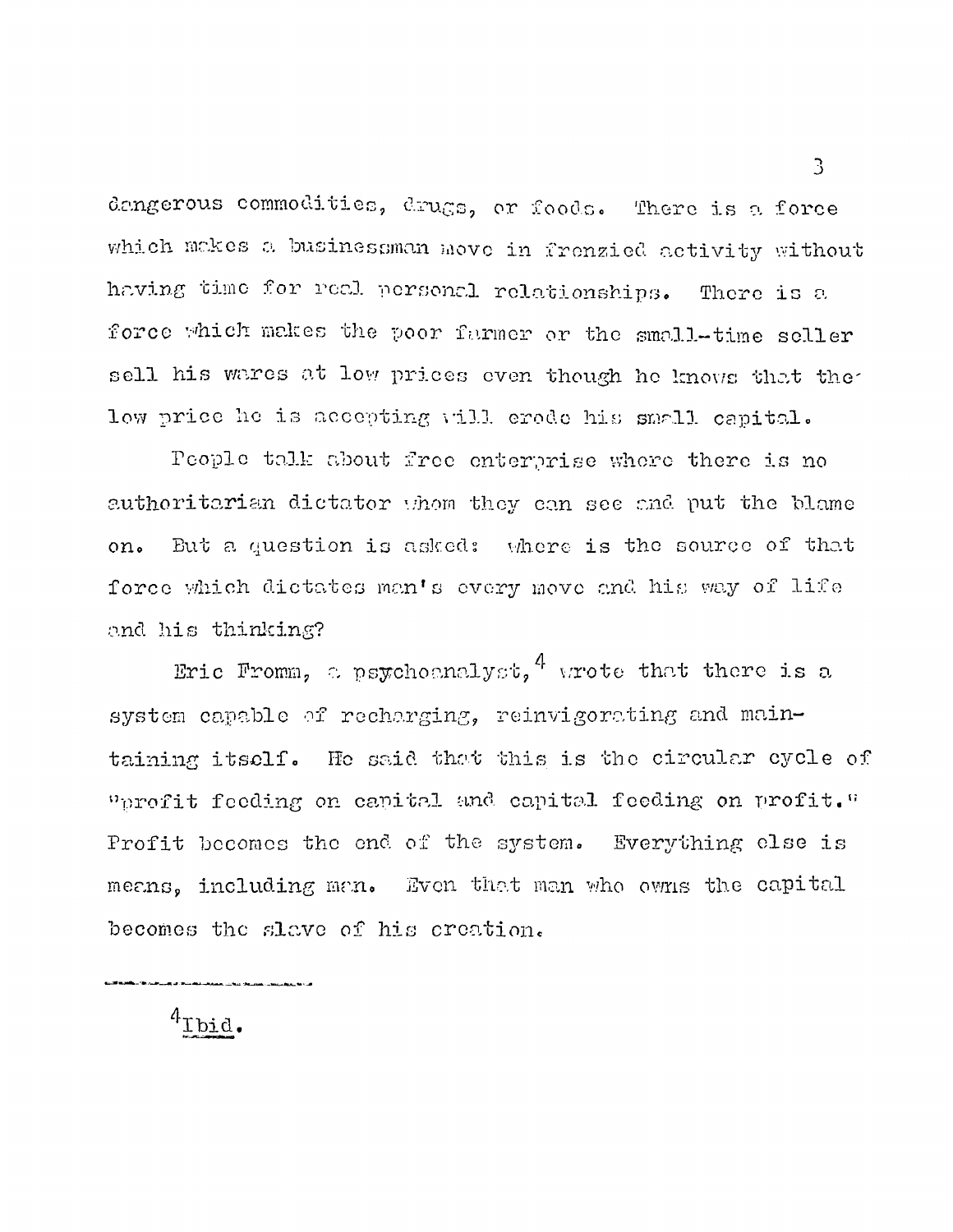Several writers and scientists have associated the concept of anomie, which come from Emile Durkhein's study on suicide\*, with division of labor, a principle of scientific management. Hugo Munsterberg conducted a study on accidents, fatigue, monotony, and boredom caused by specialization in mass production.<sup>5</sup> In another work, Whyte showed the strains and tension created by division of labor in a restaurant business.

There are other studies on psychological effect of big business on workers. These studies became the basis of the neoclassicists' criticism against the classical or traditional concept of organization and management. The focus of the contention was on alienation as the psychosocial effect of big business on society.

Marx defined alienation as that condition of man where his "own act. becomes to him an alien power standing over

 $\ast$  Scott & T. Mitchell, Organization Theory: A  $\varepsilon$  Behavioral Analysis (Ontario: Irwin Dorse L t d ., 1972), p. 44.

 $\overline{6}$ William Whyte, F., Human Relations in the Restaurant Business (New York: McGraw Hill Publishing Co., 1948).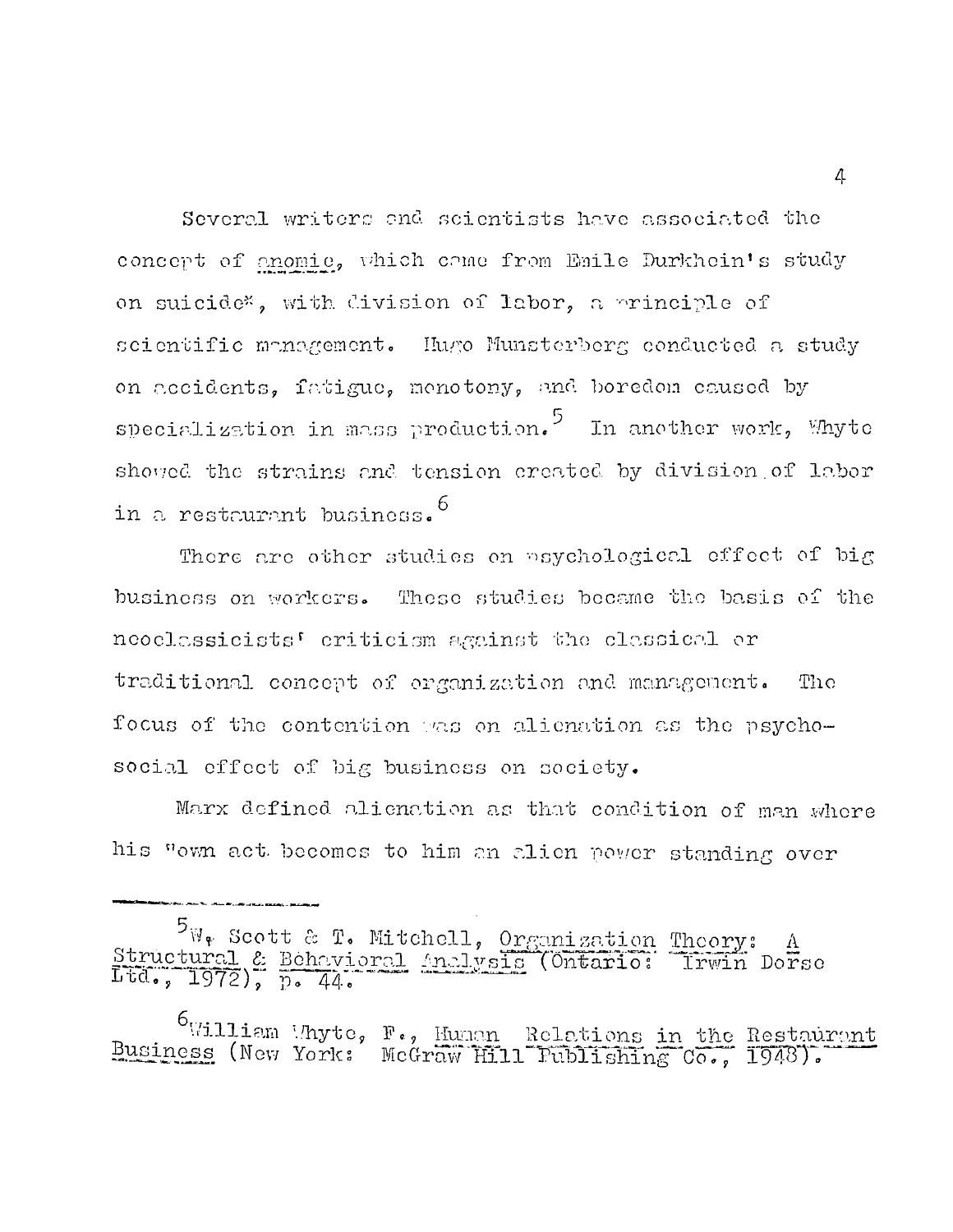and against him, instead of being ruled by him.  $T$  In another work. Marx continued to say that alienation resulted from the worker's lack of ownership of the equipment and means of production as well as the lack of 8 opportunity to enjoy the benefits of work.

Browning, et al, in their work "on the Meaning of Alienation."<sup>9</sup> attributed alienation to three factors, namely: powerlessness, normlessness, and meaninglessness. Powerlessness was defined as "a person's feeling that he or she is an object almost completely under the control of other person or a system." Normlessness was defined as "that state of ambiguity about the behavior necessary for attaining organisational rewards which occurs when the psychological contract has broken down and. there is little

 $\mathcal{T}_{\mathbf{K}}$ . Marx, Capital in K. Marx, Der Historshe Materialismus, Die Fruhschriften, S. Lanshut and D. L. Payer Liepzig, 1932, II, p. 25 as mentioned by Eric Fromn in The Sane Society) (Greenwich, Conn.: Fawcett Publications Inc., 1955,) p. ll.

g Karl Marx, "Economic and Philosophical Manuscripts" in E. From Ed., Marx's Concept of Man (New York: Unger, 1961).

Browning, C. J. et al, "On the Meaning of Alienation," American Sociological Review, 26: 780, October, 1961. 9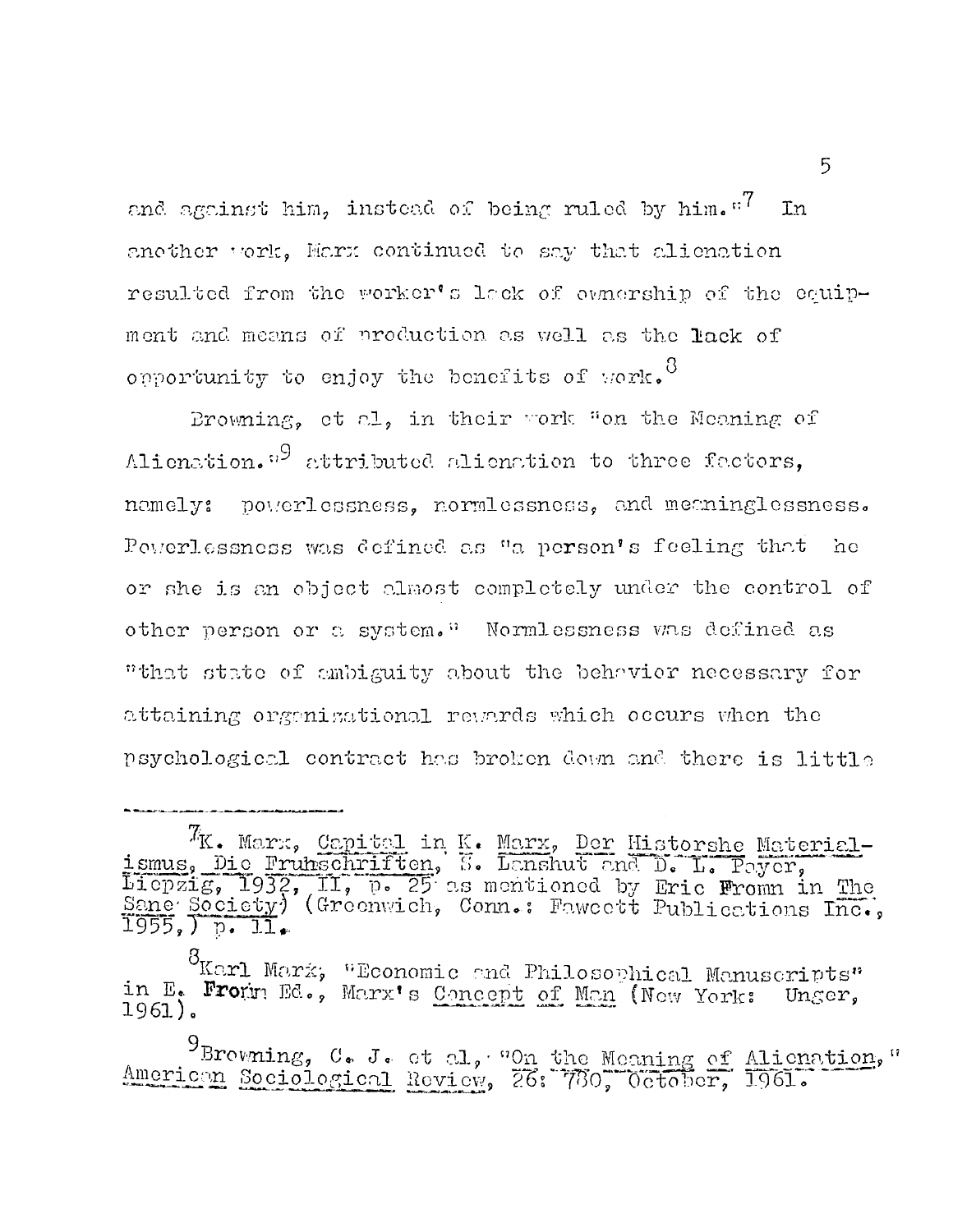agreement between management and the orker on issues confronting them." Meeninglessness is experienced when a worker does not comprehend the purpose or the coordinated activity surrounding his or her work experience.  $^{10}$ 

From the foregoing readings, there is evidence that people are concerned about the increasing trend in deindividualization as brought on by organizations. The writer is of the opinion that an individual will not simply sit back and enjoy the sadism of his situation, nor will he forever remain as an appendix of an organizational or corporational system. The writer believes that man transcends system.

People are eager to hove change but their approaches to initiate it vary. Some use moral suasion or preaching; some, terrorism; some, science; and others, superstitions.

Business and management, as a discipline in the field of science, has also made big leaps in its desire to reverse the trend of deindividualization. It is along this line that the researcher would like to make a little contribution.

<sup>10</sup> Edgar F. Huse & J. L. Bowditch, Behavior in  $0$ rganizations: A Systems Approach to Managing (Reading, M a s s, Addison-Wesley Publishing Co., 1 9 7 7), pp. 291-292.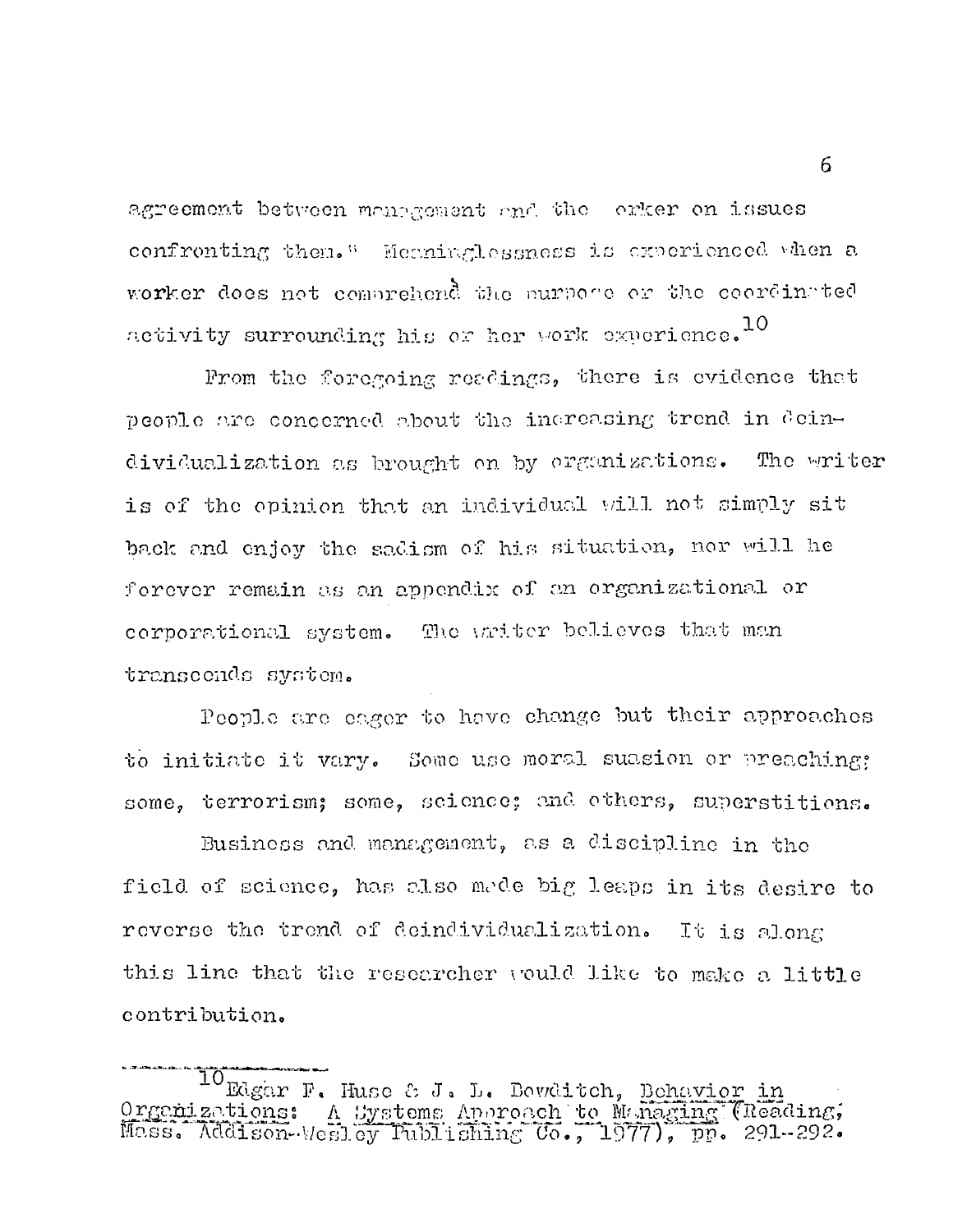## I. The Problem

Statement of the Problem. This study is an attempt to construct a valid instrument to measure organizational climate and to use it to describe the climate of one industry.

The assumed determinants of Organizational Climate, as gathered from the survey of literature, arc Managerial Leadership, Peer Leadership, and Organization Process. These factors arc defined in the section on Definitions. Organizational Climate is a relatively enduring quality of internal environment of an organization that  $(a)$  is expressed by its members, (b) influences their behavior, and (c) can be described in terms of a particular set of characteristics of the organization $11$  Organizational climate is the perception of the members of an organization about how things are inside the organization.

The question's that will be answered by this study, therefore, are:

1. Can an instrument which is reliable as well as valid be constructed for use in describing the organizational climate of institutions?

<sup>11</sup>R. Taguiri and G. H. Letwin Ed. Organizational Climate: Explanation of a Concept (Boston: Harvard University  $Pr_{C_{1},...,C_{n}}$  1968), p. 27.